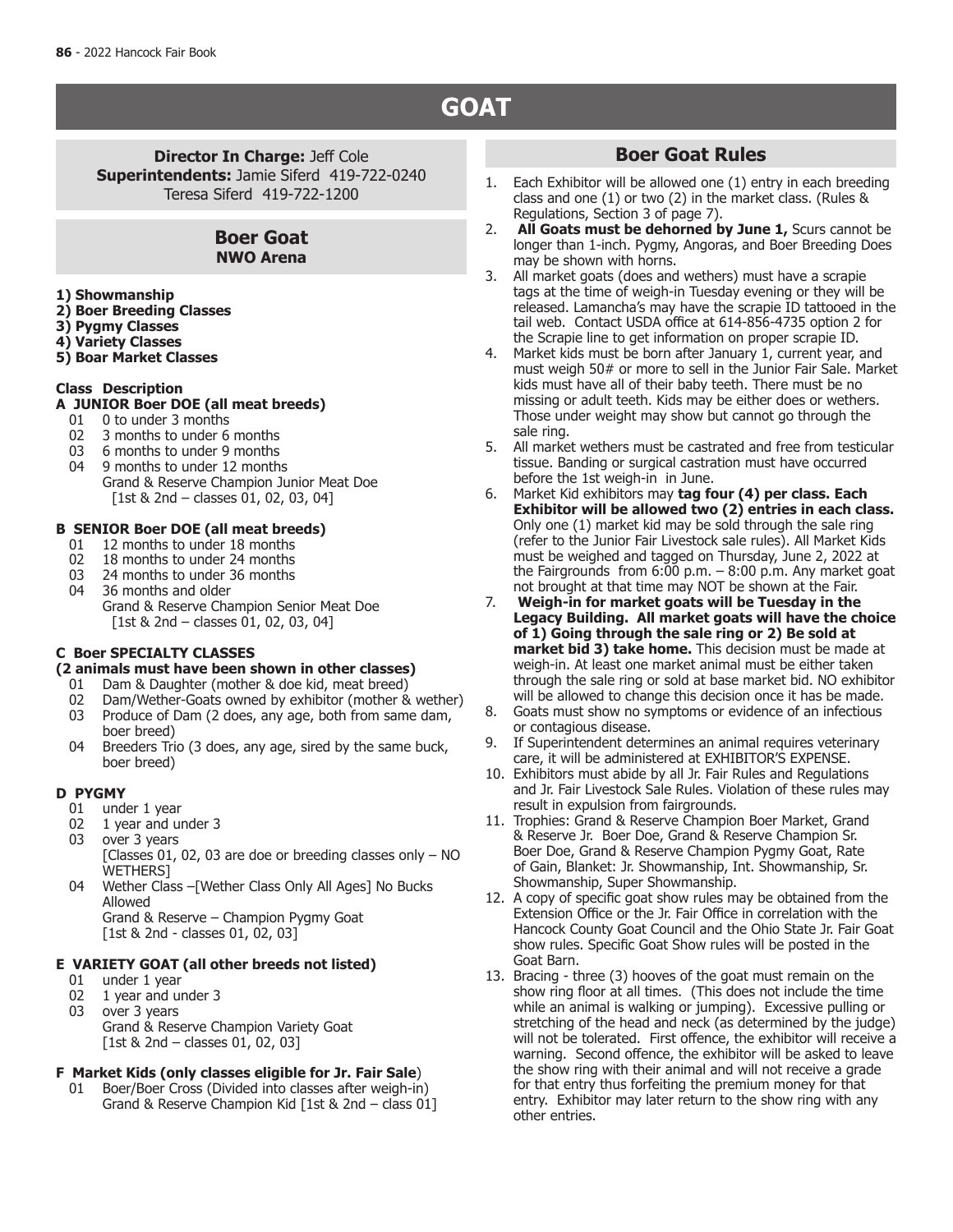# **BAKING, CANNING & CANDY GOAT - Cont'd**

#### **Boer Goat Showmanship**

- 1. Showmanship Classes conducted first.<br>2. Exhibitor must show their own animal
- Exhibitor must show their own animal in Showmanship Classes.
- 3. Age of exhibitor determined as of January 1, current year.<br>4. Winners in Showmanshin Classes may not compete in
- 4. Winners in Showmanship Classes may not compete in that class the following year, but may compete in Super Showmanship.

Exhibitor may resume competition upon Completion of year absent period.

- 5. The person who received first place in the senior showmanship will sit out the following year as well as the showman of showmen representative if it was not the first place winner.
- 6. All Exhibitors must be dressed in neat, clean, and appropriate clothing. This includes dark blue jeans and western shirt. (4-H Club or FFA logos are permitted. NO FARM LOGOS are permitted.)
- 7. Showmanship Classes

#### **Senior Showmanship – 14 yrs and older Intermediate Showmanship – 11 yrs to 13 yrs Junior Showmanship – 8 yrs to 10 yrs Super Showmanship – Previous Winner**

8. Blankets: Senior, Intermediate, Junior and Super Showmanship

#### **Dairy Goat NWO Arena**

- **1) Showmanship**
- **2) Dairy Breeding Classes**
- **3) Harness/Pack Classes**
- **4) Dairy Market Classes**

#### **Class Description**

- **A JUNIOR DAIRY DOE (all dairy breeds)**
	- 01 Junior Doe Kid (born after 4/1, current year)<br>02 Intermediate Doe Kid (born 3/1 to 3/31, curr
	- Intermediate Doe Kid (born 3/1 to 3/31, current year
- 03 Senior Doe Kid (born  $1/1$  to  $2/28$ , current year)<br>04 Dry Yearling (under 2 years of age) Dry Yearling (under 2 years of age) Grand & Reserve Champion Junior Dairy Doe

#### [1st & 2nd - classes 01, 02, 03, 04] **B SENIOR DAIRY DOE (all dairy breeds)**

- 
- 01 Yearling in Milk (under 2 yrs old)<br>02 Doe in Milk (2 yrs & under 3 yrs)
- 02 Doe in Milk (2 yrs & under 3 yrs)<br>03 Doe in Milk (3 yrs & under 5 yrs)
- 03 Doe in Milk (3 yrs & under 5 yrs)<br>04 Doe in Milk (5 yrs and over) Doe in Milk (5 yrs and over) Grand & Reserve Champion Senior Dairy Doe [1st & 2nd – classes 01, 02, 03, 04]

#### **C DAIRY SPECIALTY CLASSES (all dairy breeds) (2 animals must have been shown in other classes)**

- 01 Dam & Daughter
- (mother & doe kid shown in any Dairy doe class)
- 02 Dam/Wether-Goats owned by exhibitor (Mother & wether)<br>03 Produce of Dam Produce of Dam
	- (2 does, any age, both from same dam, Dairy breed)

 04 Breeders Trio (3 does, any age, sired by the same buck, Dairy breed)

# **D HARNESS CLASSES - Large Breeds Only**<br>01 1st Year – Goat must be under 1 year of

- 1st Year Goat must be under 1 year of age, shown with a halter and lead.
- 02 2nd Year Goat must be 1 year of age and under 2, shown with a halter and lead.
- 03 3rd Year Goat must be 2 years of age and under 3, shown with.
- 04 4th Year Goat must be 3 years or older, shown with a full harness hitched to a cart.

#### **Contact the department superintendent for a complete list of commands or obstacles to complete.**

#### **E Pack Class - Large Breeds Only**

- 01 1st Year Goat must be under 1 year of age, shown with a halter.
- 02 2nd Year Goat must be 1 year of age and under 2. of – forward, back, and stop, left, and right.
- 03 3rd Year Goat must be 2 years of age or older, shown with a halter and lead weighted pack.

#### **Contact the department superintendent for a complete list of commands or obstacles to complete.**

## **F Market Kids (only classes eligible for Jr. Fair Sale)**

Dairy (Divided into classes after weigh-in) Grand & Reserve Champion Kid [1st & 2nd - class 01]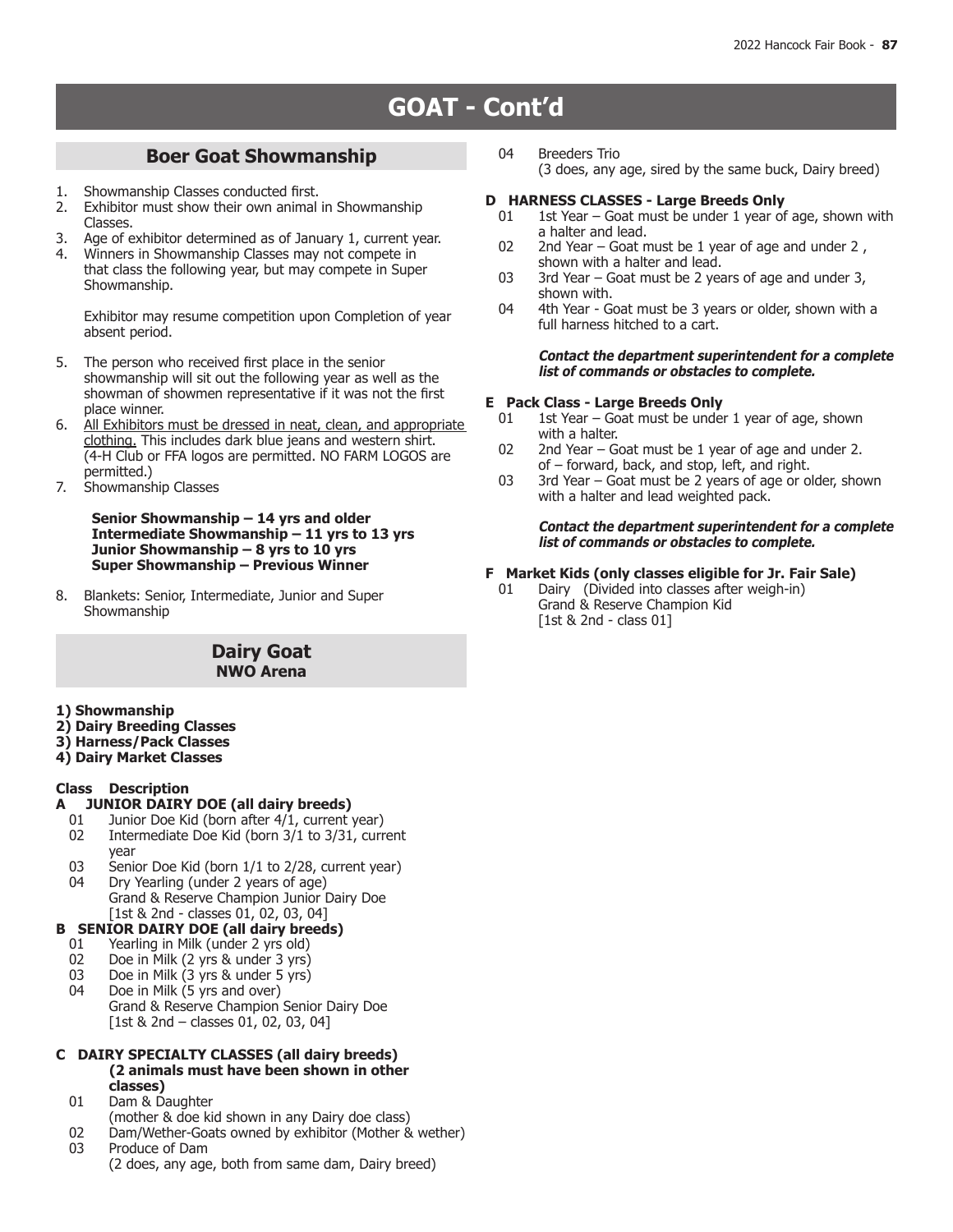# **GOAT - Cont'd.**

## **Dairy Goat Rules**

- 1. Each Exhibitor will be allowed one (1) entry in each breeding class and one (1) or two (2) in the market class. (Rules & Regulations, Section 3 of page 7)
- **2. All Goats must be dehorned by June 1. Scurs cannot be longer than 1-inch.**
- 3. All dairy goats entries (market and breeding goats) must have 100% dairy goat bloodlines (they may be mixed of dairy goats). If they have any percentage of meat or boer goat bloodline they must be entered and shown in the Boer Goat department classes.
- 4. All market goats (does and wethers) must have a scrapie tags at the time of weigh-in Tuesday evening or they will be released. Lamancha's may have the scrapie ID tattooed in the tail web. Contact USDA office at 614-856-4735 option 2 for the Scrapie line to get information on proper scrapie ID.
- 5. Any Doe that has ever freshened shall compete in the Senior Division (Doe in Milk). This includes dry milkers.
- 6. Market kids must be born after January 1, current year, and must weigh 50# or more to sell in the Junior Fair Sale. Market kids must have all of their baby teeth. There must be no missing or adult teeth. Kids may be either does or wethers. Those under weight may show but cannot go through the sale ring.
- 7. All market wethers must be castrated and free from testicular tissue. Banding or surgical castration must have occurred before the 1st weigh-in in June.
- 8. Market Kid exhibitors **may tag four (4) per class. Each Exhibitor will be allowed two (2) entries in each class.** Only one (1) market kid may be sold through the sale ring (refer to the Junior Fair Livestock sale rules). All Market Kids must be weighed and tagged on Thursday, June 2, 2022 at the Fairgrounds from 6:00 p.m. - 8:00 p.m. Any market goat not brought at that time may NOT be shown at the Fair.
- 9. **Weigh-in for market goats will be Tuesday in the Legacy Building . All market goats will have the choice of 1) Going through the sale ring 2) Be sold at market bid 3) take home.** This decision must be made at weigh-in. At least one market animal must be either taken through the sale ring or sold at the base market bid. NO exhibitor will be allowed to change this decision once it has be made.
- 10. Goats must show no symptoms or evidence of an infectious or contagious disease.
- 11. If Superintendent determines an animal requires veterinary care, it will be administered at EXHIBITOR'S EXPENSE.
- 12. **Exhibitors must abide by all Jr. Fair Rules and Regulations and Jr. Fair Livestock Sale Rules. Violation of these rules may result in expulsion from fairgrounds.**
- 13. Trophies: Grand & Reserve Champion Dairy Market, Grand & Reserve Champion Jr. Dairy Doe, Grand & Reserve Champion Sr. Dairy Doe,
- 14. A copy of specific goat show rules may be obtained from the Extension Office or the Jr. Fair Office in correlation with the
- 15. Hancock County Goat Council and the Ohio State Jr. Fair Goat show rules. Specific Goat Show rules will be posted in the Goat Barn.
- 16. Bracing three (3) hooves of the goat must remain on the show ring floor at all times. (This does not include the time while an animal is walking or jumping). Excessive pulling or stretching of the head and neck (as determined by the judge) will not be tolerated. First offence, the exhibitor will receive a warning. Second offence, the exhibitor will be asked to leave the show ring with their animal and will not receive a grade

for that entry thus forfeiting the premuim money for that entry. Exhibitor may later return to the show ring with any other entries.

17. Harness / Pack Goats may be shows with horns. However they may not show in other classes that do not allow horned animals.

## **Dairy Goat Showmanship**

- **1. Showmanship Classes conducted first.**
- Exhibitor must show their own animal in Showmanship Classes.
- 3. Age of exhibitor determined as of January 1, current year.<br>4. Winners in Showmanshin Classes may not compete in
- 4. Winners in Showmanship Classes may not compete in that class the following year, but may compete in Super Showmanship. Exhibitor may resume competition upon Completion of year absent period.
- 5. The person who received first place in the senior showmanship will sit out the following year as well as the showman of showmen representative if it was not the first place winner.
- 6. **All Exhibitors** must be dressed in neat, clean, and appropriate clothing. This includes white, sleeved shirts and white pants. (4-H Club or FFA logos are permitted. NO FARM LOGOS are permitted.)
- 7. Showmanship Classes

**Senior Showmanship** -14 yrs and older **Intermediate Showmanship** – 11 yrs to 13 yrs **Junior Showmanship** – 8 yrs to 10 yrs **Super Showmanship** – Previous Winner

8. Blankets: Senior, Intermediate, Junior and Super Showmanship